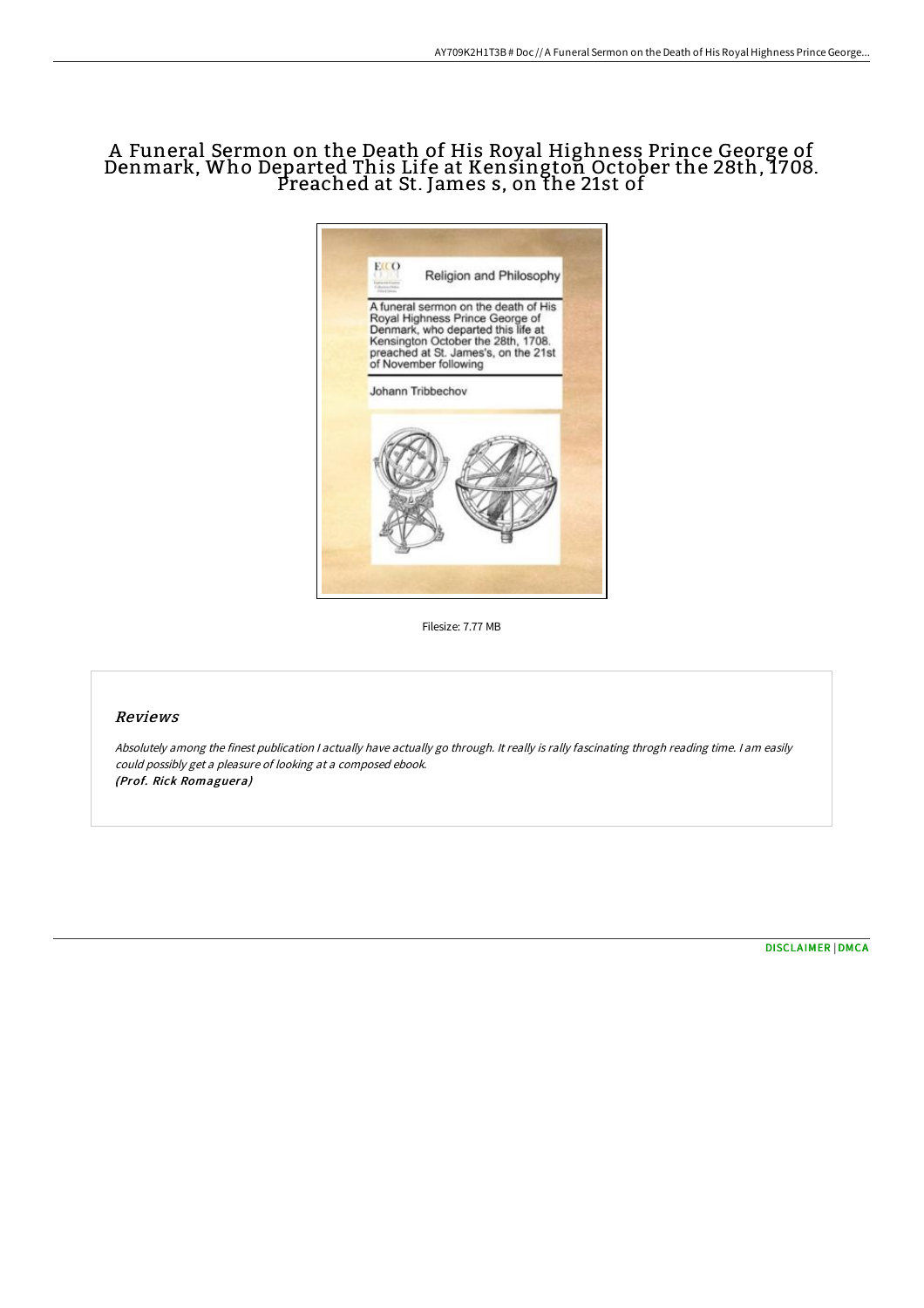### A FUNERAL SERMON ON THE DEATH OF HIS ROYAL HIGHNESS PRINCE GEORGE OF DENMARK, WHO DEPARTED THIS LIFE AT KENSINGTON OCTOBER THE 28TH, 1708. PREACHED AT ST. JAMES S, ON THE 21ST OF



Gale Ecco, Print Editions, United States, 2010. Paperback. Book Condition: New. 189 x 246 mm. Language: English . Brand New Book \*\*\*\*\* Print on Demand \*\*\*\*\*.The 18th century was a wealth of knowledge, exploration and rapidly growing technology and expanding record-keeping made possible by advances in the printing press. In its determination to preserve the century of revolution, Gale initiated a revolution of its own: digitization of epic proportions to preserve these invaluable works in the largest archive of its kind. Now for the first time these high-quality digital copies of original 18th century manuscripts are available in print, making them highly accessible to libraries, undergraduate students, and independent scholars.The Age of Enlightenment profoundly enriched religious and philosophical understanding and continues to influence presentday thinking. Works collected here include masterpieces by David Hume, Immanuel Kant, and Jean-Jacques Rousseau, as well as religious sermons and moral debates on the issues of the day, such as the slave trade. The Age of Reason saw conflict between Protestantism and Catholicism transformed into one between faith and logic -- a debate that continues in the twenty-first century.++++The below data was compiled from various identification fields in the bibliographic record of this title. This data is provided as an additional tool in helping to insure edition identification: ++++British LibraryT067745London: printed and sold by Joseph Downing, 1709. 24p.; 8.

 $\mathbb{R}$ Read A Funeral Sermon on the Death of His Royal Highness Prince George of Denmark, Who Departed This Life at [Kensington](http://techno-pub.tech/a-funeral-sermon-on-the-death-of-his-royal-highn.html) October the 28th, 1708. Preached at St. James s, on the 21st of Online Download PDF A Funeral Sermon on the Death of His Royal Highness Prince George of Denmark, Who Departed This

Life at [Kensington](http://techno-pub.tech/a-funeral-sermon-on-the-death-of-his-royal-highn.html) October the 28th, 1708. Preached at St. James s, on the 21st of